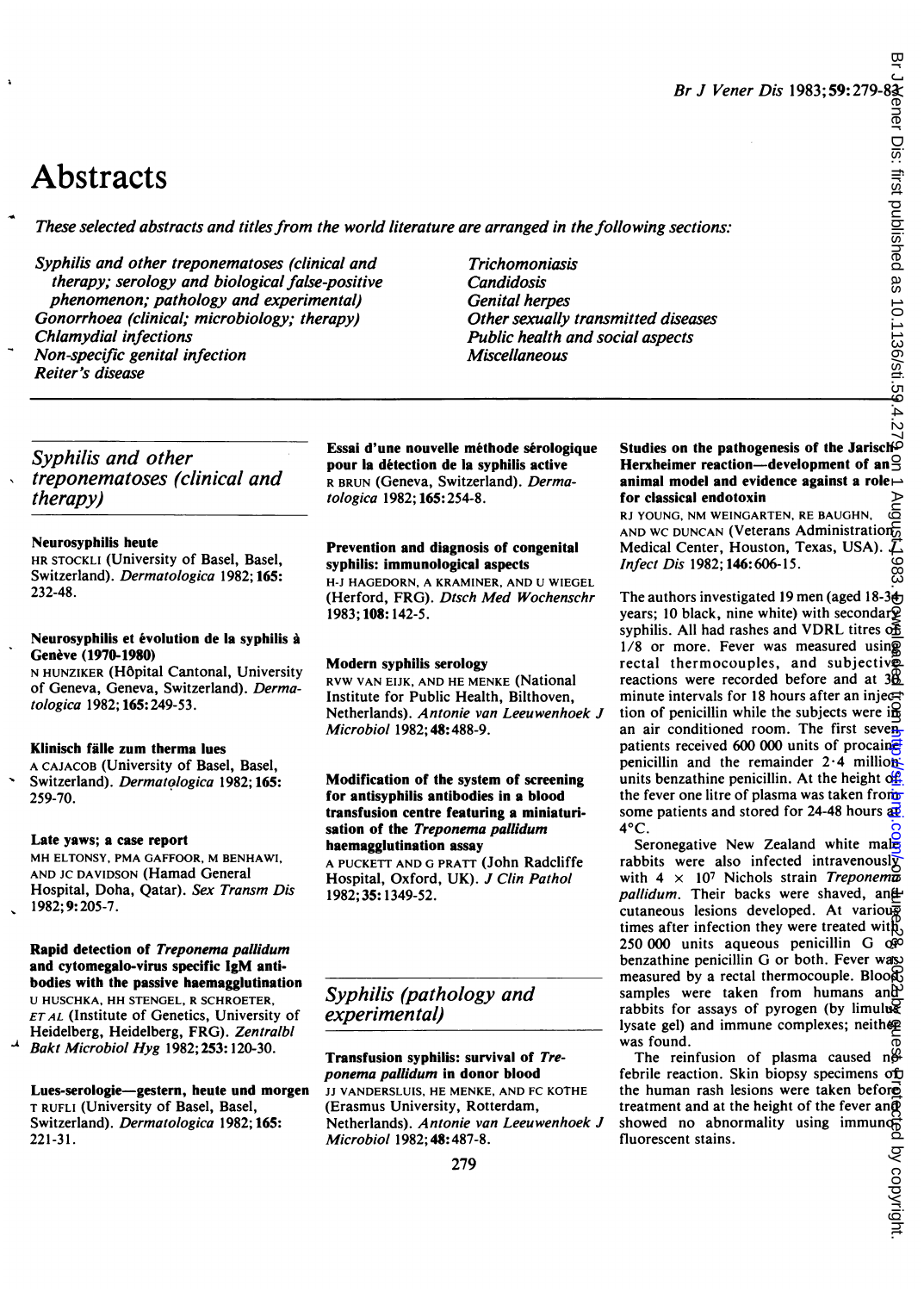Some infected rabbits were rendered tolerant to endotoxin (derived from  $E$  coli) before treatment with penicillin. These still had a febrile reaction after treatment. Other rabbits received endotoxin after treatment with penicillin when, if endotoxin were responsible, they should have been refractory to its effect. They gave a normal response to endotoxin.

Despite these elegant and thorough experiments, the exact cause of the Jarisch-Herxheimer reaction is still unknown.

G D Morrison

#### Leukoderma syphiliticum: ultrastructural observations on melanocyte function A FRITHZ, B LAGERHOLM, AND T KAAMAN

(Karolinska Hospital, Stockholm, Sweden). Acta Derm Verereol (Stockh) 1982; 62: 521-4.

#### Immune complexes in experimental syphilis. A methodologic evaluation

RE BAUGHN, CB ADAMS, AND DM MUSHER (Baylor Medical College, Houston, Texas, USA). Sex Transm Dis 1982; 9: 170-8.

#### Fluorescent treponemal antibody absorption double staining test evaluation

CE FARSHY, EJ KENNEDY, EF HUNTER, AND SA LARSEN (Centers for Disease Control, Atlanta, Georgia, USA). J Clin Microbiol 1983; 17:245-8.

#### Immune system responses towards Treponema pallidum infection

JD BOS (University of Amsterdam, Amsterdam, Netherlands). Antonie van Leeuwenhoek J Microbiol 1982; 48:485.

#### Molecular characterisation of Treponema pallidum proteins responsible for the human immune response to syphilis RVW VAN EIJK, AND JDA VAN EMBDEN (National Institute for Public Health, Bilthoven, Netherlands). Antonie van Leeuwenhoek J Microbiol 1982; 48:486-7.

#### The placental lesions in congenital syphilis. A study of six cases

P WALTER, P BLOT, AND B IVANOFF (Place H6pital, Strasbourg, France). Virchows Arch (Pathol Anat) 1982; 397:313-26.

Placentas from six mothers with serological tests suggestive of recent syphilitic infection and whose babies were suspected of being or proved to be infected by Treponema pallidum were examined. One placenta from this series was large, bulky, and pale, while the other five were without remarkable gross features. In all cases the associated histological lesions were (a) hypercellular areas in the terminal and stem villi, and (b) a focal perivillous or intravillous polymorphonuclear concentration with or without necrosis or both. The former change which was the most frequent was characterised by an apparent increase of villous stromal cells, ultrastructurally identified as mesenchymal cells and Hofbauer cells. In addition numerous fetal monocytes were found in the villous vascular lumina. The findings described here and in the literature suggest that congenital syphilis is associated with a spectrum of placental changes. We believe that these changes depend on the immunological reaction of the fetus. According to the sequence of events described in untreated patients, we distinguished two morphological phases:  $(a)$  an inductive phase without placental changes and (b) a reactive phase characterised by a predominantly lymphocytic inflammatory infiltration of the villi followed by a reaction of mononuclear phagocytes.

Authors' summary

#### Gonorrhoea (clinical)

#### Disseminated gonococcal infections

SA ALSULEIMAN, EM GRIMES, AND HS JONAS (University of Missouri, Kansas City, Missouri, USA). Obstet Gynecol 1983;61: 48-51.

#### Gonorrhoea (microbiology)

#### Detection of Neisseria gonorrhoeae antigen with a solid phase enzyme immunoassay (Gonozyme®)

HA AARDOOM, COA ISERIEF, D DE HOOP, ETAL (Erasmus University, Rotterdam, Netherlands). Antonie Leeuwenhoek J Microbiol 1982; 48:489.

### British Journal of Venereal Diseases

፸ ELISA and IHA using two different Dis: gonococcal pili as antigens and GCFT using whole gonococci as antigen. Comparison of results obtained by testing. sera from patients attending an STD clinic-<br>in Rotterdam and from control groups in Rotterdam and from control groups AP ORANJE, K REIMANN, RVW VAN EIJK, ET  $A\overline{2}$ (Erasmus University, Rotterdam, Netherlands). Antonie van Leeuwenhoek  $\overline{\mathfrak{B}}$ Microbiol 1982; 48:501-2. 8S

#### $10.113$ Comparative in vitro activity of norfloxacin and selected antimicrobial agents against urinary tract pathogens and Neisseria gonorrhoeae

RL SWEET, MJ OHMSMITH, AND WK HADLEY<br>(San Francisco General Hospital, San (San Francisco General Hospital, San Francisco, California, USA). J Antimicrog Chemother 1982; 10:553-8.

#### Characteristics of pathogenic Neisseria spp isolated from homosexual men

Unaracteristics of pathogenic *Netsserta*<br>Spp isolated from homosexual men<br>WM JANDA, JA MORELLO, SA LERNER, AND MC<br>BOHNHOFF (South Chicago Community BOHNHOFF (South Chicago Community Hospital, Chicago, Illinois, USA). *J Clin* $\overline{\text{O}}$ <br>*Microbiol* 1983; 17:85-91. Microbiol 1983; 17:85-91.

#### Sequence specific DNA uptake in transformation of Neisseria gonorrhoeae

JF GRAVES, GD BISWAS, AND PF SPARLING (University of North Carolina, Chapel Hill, North Carolina, USA). J Bacteriol 1982; 152: 1071-7.

## Penicillinase-producing gonococci in the

Netherlands in 1981 <sup>B</sup> VAN KLINGEREN, LJ VAN WIJNGAARDEN, M DESSENSKROON, AND JDA VAN EMBDEN (National Institute of Public Health, Bilthoven, Netherlands). J Antimicrob Chemother 1983; 11: 15-20.

#### Phagocyte recognition of Neisseria gonorrhoeae

س *ponorrnoeae*<br>KF KINANE, CC BLACKWELL, DM WEIR, AND F<sup>90</sup> WINSTANLEY (University of Edinburgh, Edinburgh, UK). J Clin Lab Immunol 1982; 9: 169-72.

#### Peptidoglycan biosynthesis in Neisseria gonorrhoeae-strains sensitive and intrinsically resistant to  $\beta$ -lactam antibiotics

TJ DOUGHERTY (Rockefeller University, New York, USA). J Bacteriol 1983; 153 429-35.

# on June 19, and Distributed as 10.1136/sti.59.4479 on 1 August 1983. Downloaded from, com/ Br J June 28, 2022. Dy guest. Protected by copyright. .<br>GÖ Downloaded from http://st com/on June 2022 by guest. Protected by copyright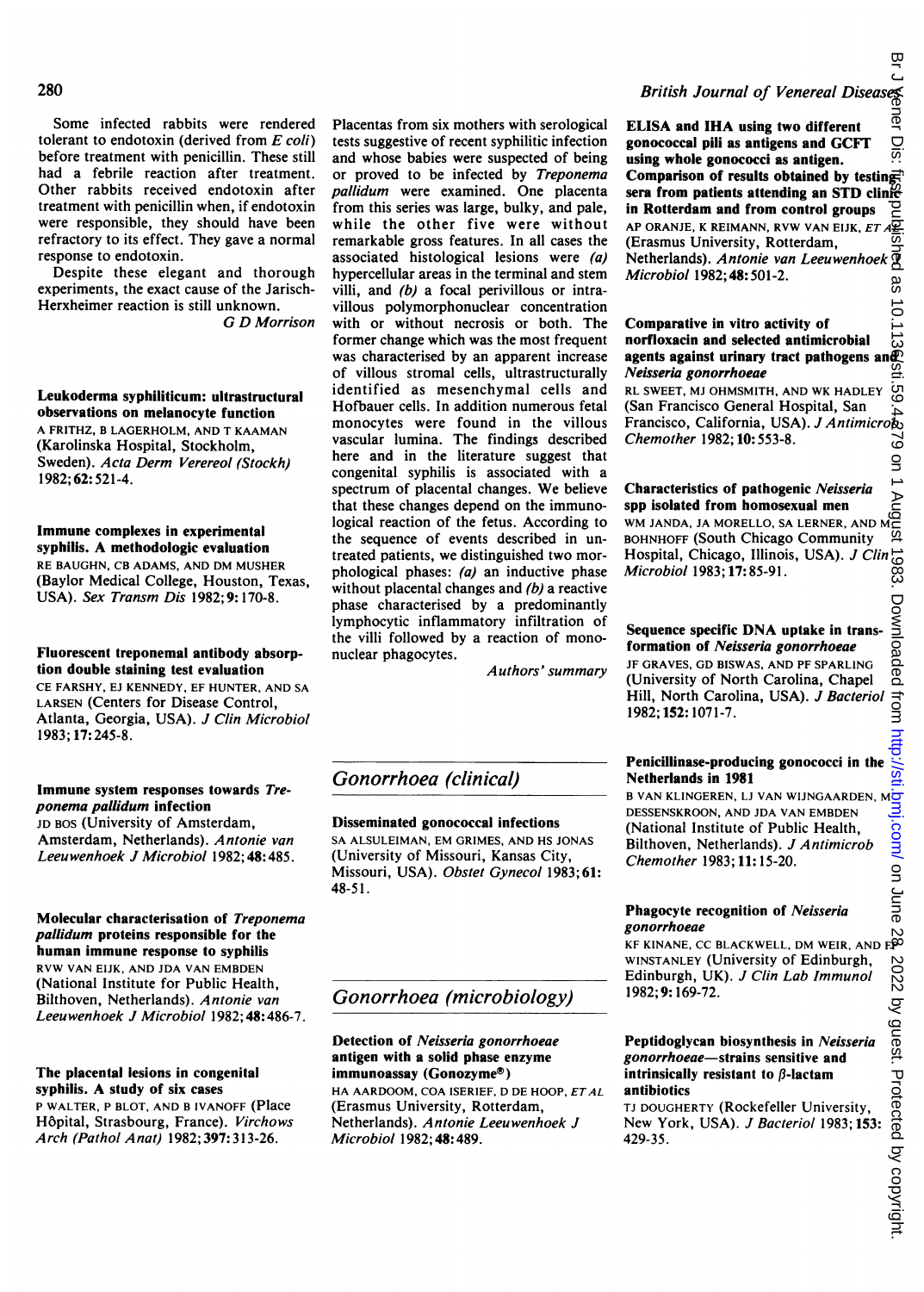#### Non-specific genital infection

Isolation of Branhamella (Neisseria) catarrhalis from men with urethritis GV DOERN AND NM GANTZ (University of Massachusetts Medical Center, Worcester, Massachusetts, USA). Sex Transm Dis 1982; 9:202-4.

#### Urethritis in men: benefits risks and costs of alternative strategies of management P BRAUN, H SHERMAN, AND AL KOMAROFF (Harvard University, Boston,

Massachusetts, USA). Sex Transm Dis 1982; 9: 188-9.

#### Measurement of antibody to Ureaplasma urealyticum by an enzyme-linked immunosorbent assay and detection of antibody responses in patients with non-gonococcal urethritis

MB BROWN, GH CASSELL, D TAYLOR-ROBINSON, AND MC SHEPARD (University of Alabama, Birmingham, Alabama, USA). J Clin Microbiol 1983; 17:288-95.

#### Chlamydial infections

#### Growth of host cells and Chiamydia trachomatis in medium containing serum from 16-week-old calves

NJ LEVY, <sup>S</sup> BENES, WM McCORMACK (Brigham and Women's Hospital, Boston, Massachusetts, USA). J Clin Microbiol 1983; 77:68-71.

#### Structural analysis of chlamydial major outer membrane proteins

HD CALDWELL AND RC JUDD (Rocky Mountain Laboratories, Hamilton, Montana, USA). Infect Immun 1982;38: 960-8.

#### Localising of distinct surface antigens on Chlamydia trachomatis HAR-13 by immune electron microscopy with monoclonal antibodies

RB CLARK, <sup>I</sup> NACHAMKIN, PF SCHATZKI, AND HP DALTON (Mount Sinai Hospital, New York, USA). Infect Immun 1982; 38: 1273-8.

#### Analysis of human serological response to proteins of Chlamydia trachomatis

WJ NEWHALL, VB BATTEIGER, AND RB JONES (Indiana University School of Medicine, Indianapolis, Indiana, USA). Infect Immun 1982; 38:1181-9.

#### Ultrastructural studies of chiamydial

infection in guinea pig urogenital tract BL SOLOFF, RG RANK, AND AL BARRON (Veterans Administration Medical Center, Little Rock, Arkansas, USA). J Comp Pathol 1982; 92: 547-58.

#### Asymptomatic urethral infections due to Chlamydia trachomatis in male United States military personnel

JK PODGORE, KK HOLMES, AND ER ALEXANDER (Madigan Army Medical Center, Tacoma, Washington, USA). J Infect Dis 1982; 146:828.

#### Chlamydia trachomatis infections in women with urogenital symptoms

<sup>J</sup> SORBIE AND MV O'SHAUGHNESSY (Family Medical Center, Kingston, Ontario, Canada). Can Med Assoc J 1982; 127: 974-84.

Simplified methods for Chiamydia trachomatis isolation using a multiwell plate H HAYASHI AND PK SHETH (Henry Ford Hospital, Detroit, Michigan, USA). Am <sup>J</sup> Public Health 1982; 72: 1406-7.

#### The in vitro activity of Chlamydia trachomatis serotype LGV2 determined on a monolayer of HeLa cells

KH TJIAM, A VAN ZUUREN, MF MICHEL, AND E STOLZ (Erasmus University, Rotterdam, Netherlands). Br J Dermatol 1982; 107: 613-4.

#### Ultrastructural effect of penicillin and cycloheximide on Chiamydia trachomatis strain HAR <sup>13</sup>

RB CLARK, PF SCHATZKI, AND HP DALTON (Mount Sinai Hospital, New York, USA). Med Microbiol Immunol 1982;171: 151-60.

#### Trichomoniasis

#### Factors affecting the trichomonacidal activity of metronidazole

TE CLARKSON AND GH COOMBES (University of Glasgow, Glasgow, Scotland, UK). J Protozool 1982; 29:636.

#### Role of cytoskeleton in natural cellmediated cytotoxicity against Trichomonas vaginalis

MG MARTINOTTI, MA GALLIONE, P MARTINETTO, AND S LANDOLFO (Universit of Turin, Turin, Italy). Microbiologica 1982; 5:389.

#### Antigen specific proliferation responses of peripheral blood lymphocytes to Trichomonas vaginalis antigen in patients with trichomonas vaginitis

A YANO, F AOSAI, K YUI, ETAL (Shinshu University School of Medicine, Nagano, Japan). J Clin Microbiol 1983; 17:175-80.

# Sensitivity of Trichomonas vaginalis to metronidazole in medium with various concentrations of iron and ascorbate JG MEINGASSNER AND PG HEYWORTH (Sandoz Forschungsinstitut, Vienna, Austria). J Parasitol 1982;68:1163-4. Sensitivity of *Trichomonas vaginalis* to<br>
netronidazole in medium with various<br>
concentrations of iron and ascorbate<br>  $1G$  Michly AssNer AND PG HEYWORTH<br>
(Sandoz Forschungsnistitut, Vienna,<br>
Austria). *J Parasitol* 1982;

#### Purine and pyrimidine metabolising activities in Trichomonas vaginalis extracts

RL MILLER AND D LINSTEAD (Wellcome Park, North Carolina, USA). Mol Biochem Parasitol 1983;7:41-52.

#### **Candidosis**

#### Patient compliance and the short-term treatment regimen

WH ROBERTSON (Birmingham, Alabama, WH ROBERTSON (DIFFILMORE 28 suppl  $1:80^\circ$  USA). *Chemotherapy* 1982; 28 suppl  $1:80^\circ$ 

#### Three-day therapy of vaginal candidiasis with clotrimazole vaginal tablets and econazole ovules: a multicenter

comparative study <sup>S</sup> STETrENDORF, G BENIJTS, M VIGNALI, AND W KREYSING (Bayer AG, Wuppertal, Elberfel, FRG). Chemotherapy 1982; 28 suppl 1:87.

#### Efficiency of various therapeutic concepts in genital mycoses

<sup>S</sup> GRANITZKA (University of Frankfurt, Frankfurt, FRG). Chemotherapy 1982;28 suppl 1:92.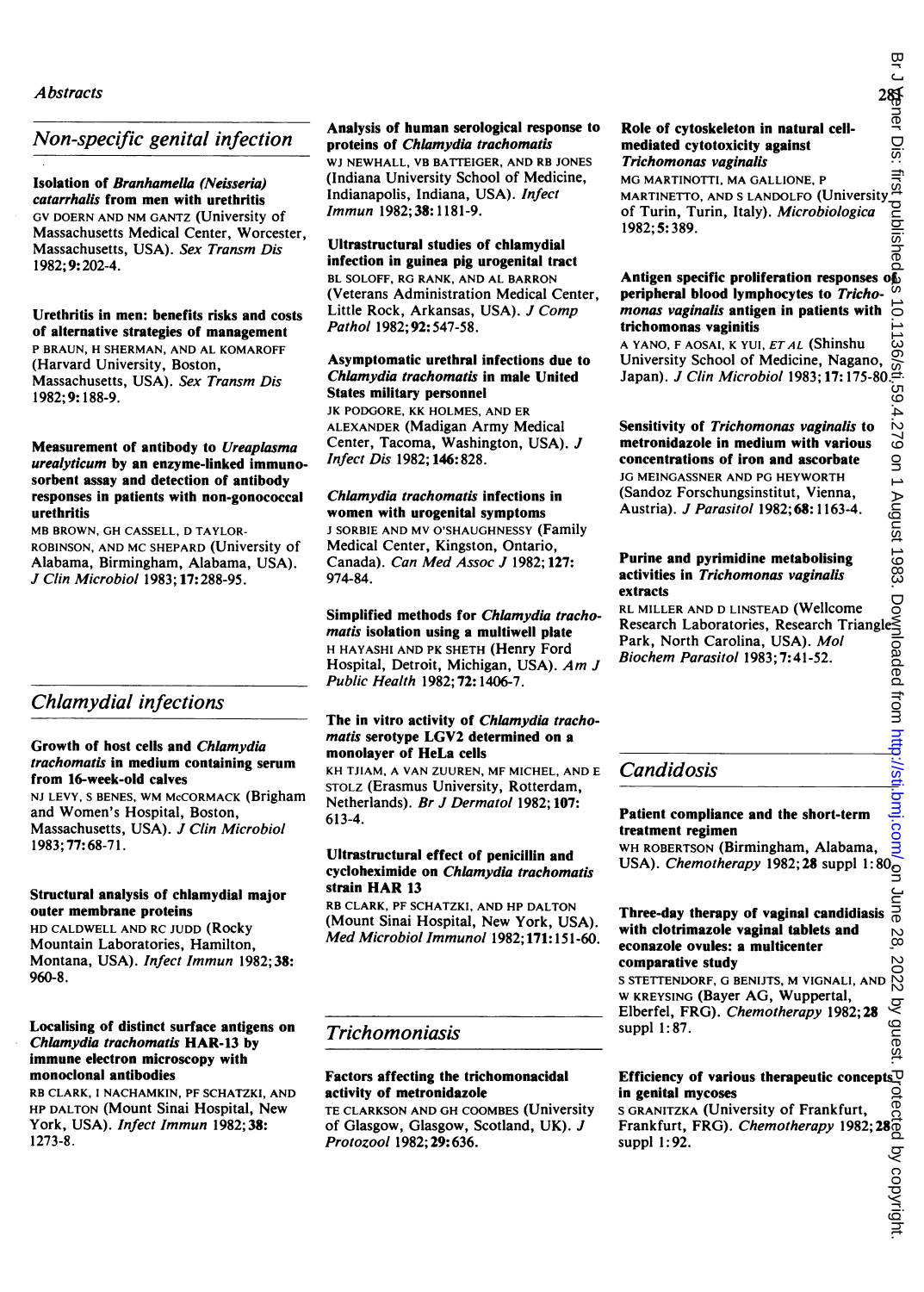Results of single-dose treatment of vaginal mycoses with 500 mg Canesten® vaginal tablets

U KRAUSE (Bayer AG, Wuppertal, Elberfel, FRG). Chemotherapy 1982;28 suppl 1:99.

#### One-dose therapy of candida vaginitis. <sup>I</sup> Results of an open multicentre trial

E GOORMANS, NAM BERGSTEIN, EW LOENDERSLOOT, AND JH BRANOLTE (Ziekenhaus, Leyenburg, The Hague, Netherlands). Chemotherapy 1982; 28 suppl 1:106.

#### Combined activity of ketoconazole and sulfamethoxazole against Candida albicans WH BEGGS (Veterans Administration Medical Center, Minneapolis, Minnesota, USA). J Antimicrob Chemother 1982; 10: 539-42.

Epidemiology, pathology and clinical features of genital mycoses  $- 1981$  status HH SENFT AND W KORTE (Malteser Krankenhaus, Bonn, FRG). Chemotherapy 1982; 28 suppl 1: 3-13.

#### Investigations into the pathoaetiology and diagnosis of vaginal mycoses

JD SCHNELL (St Franziskus Hospital, Bielefeld, FRG). Chemotherapy 1982; 28 suppl 1:14-21.

On the action kinetics of clotrimazole M PLEMPEL (Bayer AG, Wuppertal, Elberfel, FRG). Chemotherapy 1982; 28 suppl 1: 22-31.

#### In vitro antibacterial activity of different clotrimazole formulations

K SCHALLER (Bayer AG, Wuppertal, Elberfel, FRG). Chemotherapy 1982; 28 suppl 1: 32-6.

#### Pharmacokinetic fundamentals of vaginal treatment with clotrimazole

W RITTER, <sup>K</sup> PATZSCHKE, U KRAUSE, AND <sup>S</sup> STETTENDORF (Bayer AG, Wuppertal, Elberfel, FRG). Chemotherapy 1982;28 suppl 1: 37-42.

Vaginal secretion levels after six days, three days and one day of treatment with 100, 200 and 500.mg vaginal tablets of clotrimazole and their therapeutic efficacy W MENDLING AND M PLEMPEL (Bayer AG, Wuppertal, Elberfel, FRG). Chemotherapy 1982; 28 suppl 1:43-7.

Recurrent candida vulvovaginitis FJ FLEURY (Springfield, Illinois, USA). Chemotherapy 1982; 28 suppl 1:48.

Demonstration of typical features of individual Candida albicans strains as a means of studying sources of infection W MEINHOF (Rhem Westfal, Aachen, FRG). Chemotherapy 1982; 28 suppl 1:51.

Clinical presentation of candidal balanitis -its differential diagnosis and treatment MA WAUGH (General Infirmary, Leeds, UK). *Chemotherapy* 1982; **28** suppl 1:56.

#### Candida albicans vaginitis; the problem is diagnosis, the enigma is treatment

TB LEBBERZ AND LC FORD (University of California, Los Angeles, California, USA). Chemotherapy 1982; 28 suppl 1:73.

#### Genital herpes

#### Herpetic proctitis and meningitisrecovery of two strains of herpes simplex virus type <sup>1</sup> from cerebrospinal fluid M HELLER, RD DIX, JR BARINGER, ETAL (University of California, San Francisco,

California, USA). J Infect Dis 1982; 146: 584-8.

A patient with simultaneous proctitis and meningitis due to herpes simplex virus type <sup>1</sup> (HSV-1) and type 2 (HSV-2) was extensively investigated. In both disease locations the infection was clinically evident and confirmed by culture. Analysis by sodium dodecylsulphate-polyacrylamide gel electrophoresis of rectal isolates showed both HSV-l and HSV-2. The cerebrospinal fluid harboured two apparently different strains of HSV-1, one of which was shown by restriction endonuclease analysis to be identical with the rectal isolate of HSV-1. Authors' summary

#### Effect of phosphonoformate on symptomatic genital herpes simplex virus type II infection of guinea pigs

DR MAYO, HL LUCIA, AND GD HSIUNG (Veterans Administration Medical Center, West Haven, Connecticut, USA). Intervirology 1983; 19:26-32.

# British Journal of Venereal Diseases ber Dis: first published as Inapparent genital herpes simplex virus

infection in college women ML McCAUGHTRY, GS FLEAGLE, AND JJ DOCHERTY (Penn State University,

University Park, Pennsylvania, USA). Med Virol 1982; 10: 283-90.

#### Arabinosyladenine monophosphate in genital herpes: a double blind placebo controlled study

VA HATCHER, AE FRIEDMANKIEN, EL MARCUS, AND RJ KLEIN (New York University Ë Medical Center, New York, USA). Anti-136/sti viral Research 1982; 2:283-90.

on Juner Dis: Inst published as a 0.1136/sti.\$9.4.27.8 bug June 1983. Downloaded from publishishishishishished by copyright. Protected by copyright. Effects of genetic resistance against herp $\acute{\text{e}}_S^{\Gamma}$ simplex virus in vaginally infected mice A KE SCNEWEIS, M OLBRICH, V SAFTIG, AND R SCHOLZ (University of Bonn, Bonn, FRG).<br> *Med Microbiol Immunol* 1982; 171: Med Microbiol Immunol 1982; 171: 161-70.

#### Typing of clinical herpes simplex virus isolates with mouse monoclonal antibodies to herpes simplex virus type 1 and 2: 1983. Comparison with type-specific rabbit antisera and restriction endonuclease analysis of viral DNA

<sup>E</sup> PETERSON, OW SCHMIDT, LC GOLDSTEIN, *ET AL* (University of Washington, Seattle<sub>r</sub> Washington, USA). J Clin Microbiol 1983; 17:92-6.

#### $\vec{a}$ Detection of genital herpes simplex infections by a tissue culture-fluorescen $\vec{B}$ antibody technique with biorin-avidin

LS NERURKAR, AJ JACOB, DL MADDEN, AND  $\overline{\mathbb{R}}$ SEVER (NINCDS, Bethesda, Maryland,  $\overline{\text{est}}$ USA). J Clin Microbiol 1983; 17:149-54.

#### Restriction endonuclease analysis of  $DN\overline{A_0}$ from genital isolates of herpes simplex virus type 2

g NJ MAITLAND, IW SMITH, JF PEUTHERER,  $ETAL$  (University of Edinburgh, ET AL (University of Edinburgh,<br>Edinburgh, UK). *Infect Immun* 1982; **38:**  $\frac{2}{9}$ <br>**384-42** 384-42. 28, 2022 by guest.

#### Other sexually transmitted diseases

#### $Haemophilus ducreyi$  infections--time foro reappraisal 효

MG MCENTEGART, S HAFIZ, AND GR KINGHOR<sup>9</sup> (Royal Infirmary, Sheffield, UK). J Hyg 1982; 89:467-78.